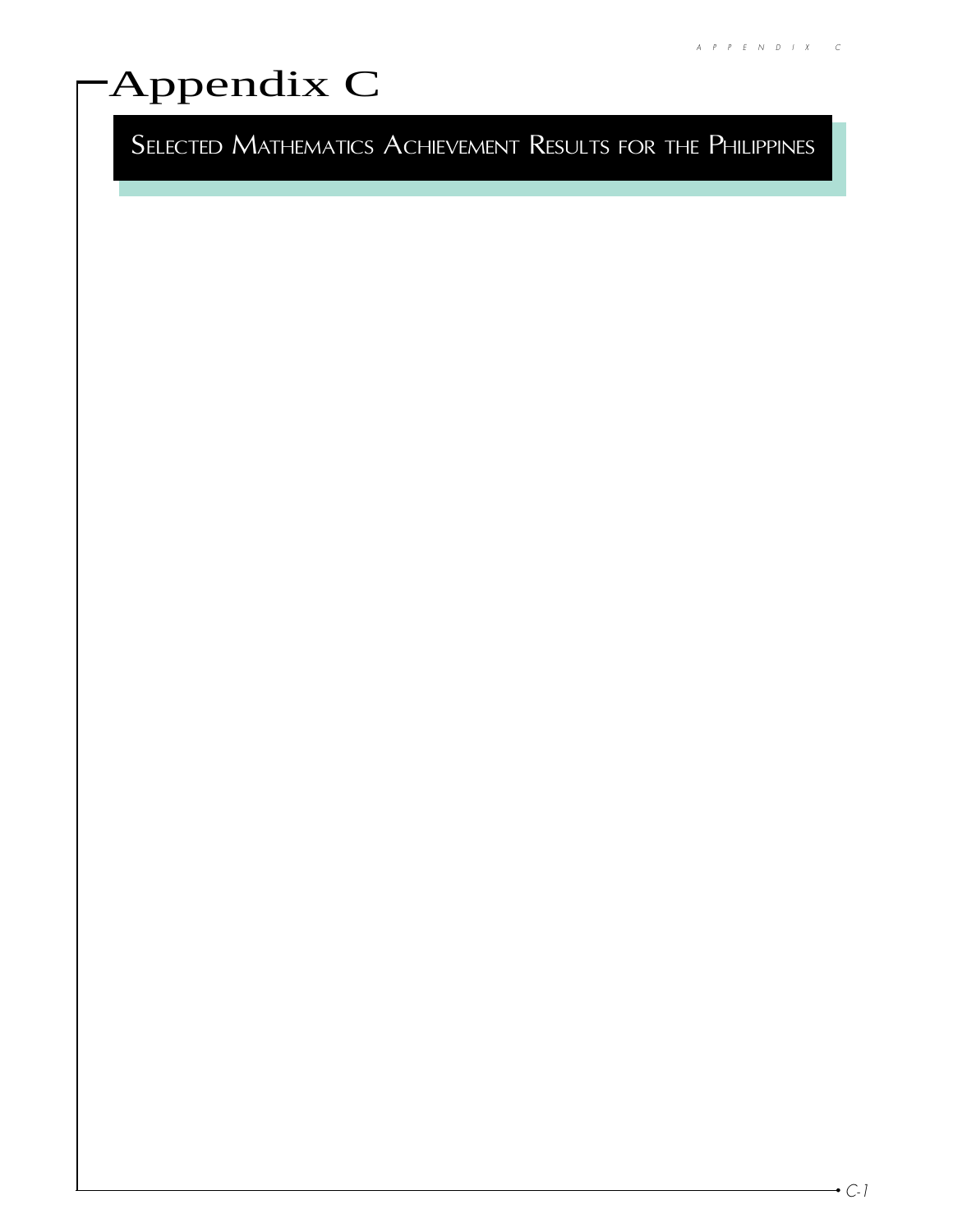# **Table C.1 Philippines - Selected Mathematics Achievement Results - Unweighted Data**

#### **Distributions of Mathematics Achievement - Seventh Grade**

| Mean         | Years of<br>Formal<br><b>Schooling</b> | Average Age | 5th<br><b>Percentile</b><br>(Scale Score) | Data Rep.,<br>Analysis.<br>and Prob. | 50th<br><b>Percentile</b><br>(Scale Score) | 75th<br><b>Percentile</b><br>(Scale Score) | 95th<br><b>Percentile</b><br>(Scale Score) |
|--------------|----------------------------------------|-------------|-------------------------------------------|--------------------------------------|--------------------------------------------|--------------------------------------------|--------------------------------------------|
| (1.9)<br>399 |                                        | 14.0        | (1.0)<br>291                              | (1.3)<br>349                         | 389<br>(1.1)                               | (2.8)<br>440                               | (1.4)<br>546                               |

#### **Distributions of Mathematics Achievement - Sixth Grade**

| Mean         | Years of<br>Formal<br><b>Schooling</b> | Average Age | 5th<br><b>Percentile</b><br>(Scale Score) | Data Rep<br>Analysis,<br>and Prob. | 50th<br><b>Percentile</b><br>(Scale Score) | 75th<br><b>Percentile</b><br>(Scale Score) | 95th<br><b>Percentile</b><br>(Scale Score) |
|--------------|----------------------------------------|-------------|-------------------------------------------|------------------------------------|--------------------------------------------|--------------------------------------------|--------------------------------------------|
| (1.0)<br>386 |                                        | 12.9        | (1.4)<br>284                              | (0.4)<br>339                       | 377<br>(0.7)                               | (2.6)<br>422                               | (1.6)<br>531                               |

#### **Gender Differences in Mathematics Achievement - Seventh Grade**

| <b>Boys Mean</b> | Girls Mean    | <b>Difference</b> |  |
|------------------|---------------|-------------------|--|
| 396(2.3)         | (1.8)<br>402. | 6(2.9)            |  |

#### **Gender Differences in Mathematics Achievement - Sixth Grade**

| <b>Boys Mean</b> | <b>Girls Mean</b> | <b>Difference</b> |  |
|------------------|-------------------|-------------------|--|
| (1.0)<br>384     | (1.2)<br>388      | 4 (1.6)           |  |

#### **Percentages of Students Achieving International Marker Levels in Mathematics Seventh Grade**

| <b>Top 10%</b> | <b>Top Quarter</b> | <b>Top Half</b> |
|----------------|--------------------|-----------------|
| Level          | Level              | Level           |
| (0.1)          | 2(0.2)             | 10(0.6)         |

#### **Percentages of Students Achieving International Marker Levels in Mathematics Sixth Grade**

| Top 10% | <b>Top Quarter</b> | <b>Top Half</b> |  |
|---------|--------------------|-----------------|--|
| Level   | Level              | Level           |  |
| (0.0)   | 3(0.1)             | (0.2)           |  |

() Standard errors appear in parentheses. Because results are rounded to the nearest whole number, some totals may appear inconsistent.

SOURCE: IEA Third International Mathematics and Science Study (TIMSS), 1994-95.